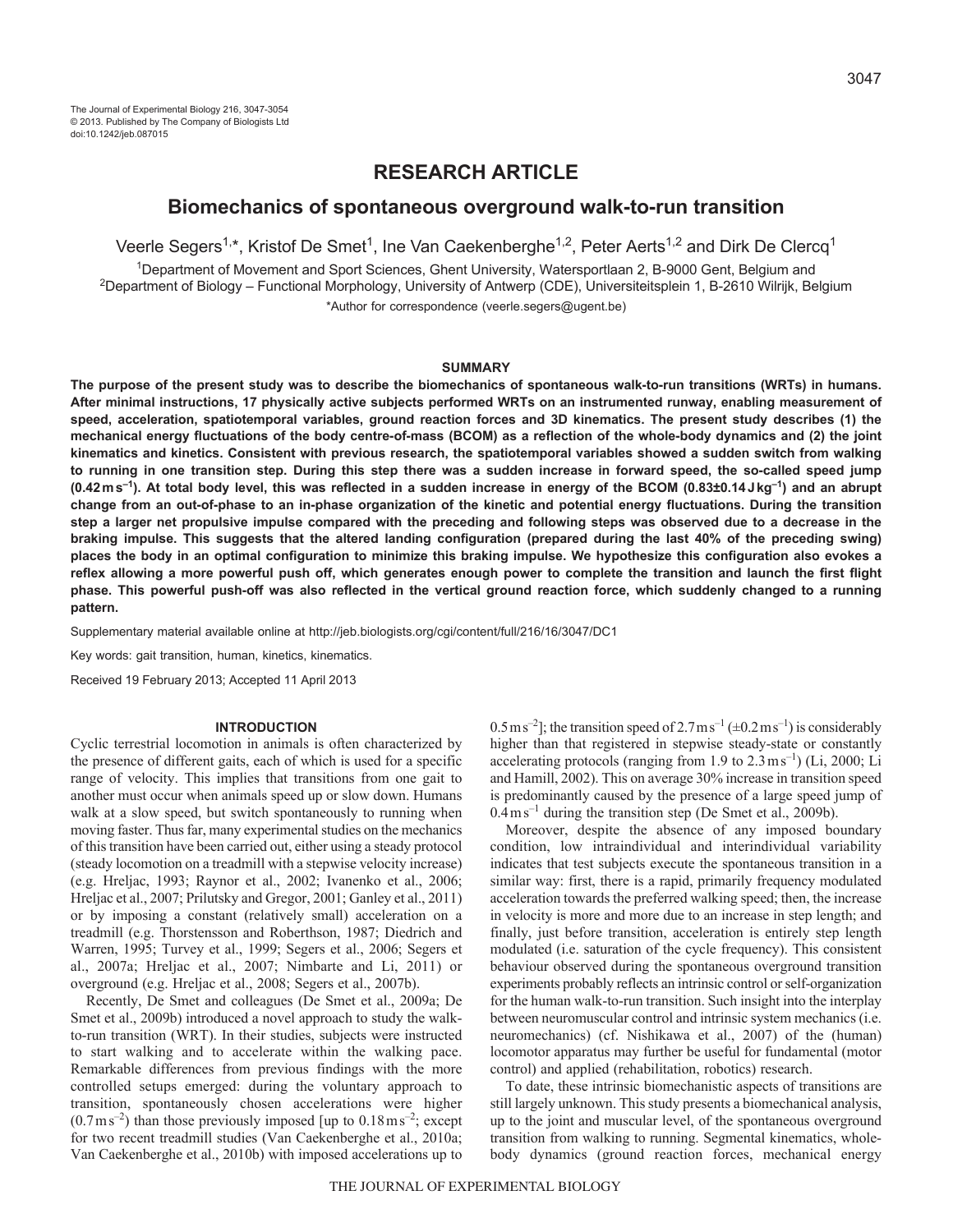fluctuations), joint dynamics (joint moments and powers) and muscle activation patterns were combined and interpreted to uncover and to better understand the key events that lead to the subconscious, voluntary gait transition in humans.

# **MATERIALS AND METHODS Subjects**

Seventeen female subjects (height 169.7±8.5cm, mass 61.3±6.0kg) participated in the present study after having given informed consent. The ethical committee of the Ghent University Hospital approved the experimental protocol.

# **Procedure**

Subjects performed WRT trials on a 30m long walkway. They were asked to start from standing, and then to progress with a spontaneously chosen acceleration to a walking, a transitional and finally a running mode. This way, subjects adapted their progression speed freely (De Smet et al., 2009b) and broke spontaneously into a run at an unpredicted or non-prescribed speed.

This protocol is practically impossible on a treadmill, unless a treadmill on demand is used, which automatically adapts its speed to the subject's actions. Moreover, Van Caekenberghe and colleagues (Van Caekenberghe et al., 2013) showed that accelerating overground and on treadmill are largely different because of the altered mechanics. Before the test, all subjects were familiarized with the protocol.

#### **Data collection**

Kinematic data were collected at 200Hz using 12 infrared cameras (Qualisys Pro Reflex, Gothenburg, Sweden) and Qualisys software (anatomical and tracking) markers were placed on the subject. Anatomical markers were placed on the medial and lateral malleolus, the first and the fifth metatarsal, the medial and lateral part of the calcaneus, the medial and lateral femoral condyles, the greater trochanter, the anterior superior iliac spine, the top of the acromion, the medial and lateral epicondyle of the humerus and the wrist. Tracking markers were placed on the shank (four), the thigh (four), the coccyx, the seventh cervical vertebra, the upper arm (two) and the lower arm (two).

Within the recording volume, ground reaction forces (GRFs) were measured using six force plates (one 2×0.4m AMTI, one 0.6×0.4m Kistler, two  $1.0 \times 0.4$  m AMTI and two  $0.5 \times 0.5$  m AMTI). These were built in the walkway, in such a manner that they were invisible to the subjects to avoid targeting for the force plates.

Across successive trials, the starting position with respect to the recording volume was adjusted such that kinematics could be recorded for seven subsequent steps, with the transition occurring in the middle of this sequence. Steps are defined as the events between two successive touchdowns of the contralateral feet. Steps prior to transition are indicated with negative signs (step −3, step −2, step −1). Steps after transition are indicated with positive signs (step  $+1$ , step  $+2$ ). The transition step (step 0) was defined as the first step with a flight phase, which proved to coincide with the switch from a pendular to a bouncing gait (see Segers et al., 2007b). Trials were repeated until five successful WRTs (according the above conditions) were registered per subject.

Speed was recorded over the entire 30m walkway using a Noptel Distance laser (CMP2-30, Oulu, Finland) at 1000Hz. This laser measures distance based on time delays of reflected pulsed infrared light. The raw position signal was filtered using a Butterworth lowpass filter (10Hz cut-off frequency) and speed was calculated as the first derivative of distance with respect to time. The distance laser was placed at lumbar height of the subject, directing the laser beam level with the ground.

#### **Data analysis**

A seven-segment model (feet, shanks, thighs, trunk) was developed to calculate kinematics and kinetics using Visual 3D (Germantown, MD, USA), a biomechanical analysis and modelling software using motion capture data. Ankle, knee and hip joint kinematics and kinetics (net joint moments and powers) were calculated. The trunk angle was computed with respect to the laboratory coordinate system (anteversion/retroversion). The total body centre-of-mass (BCOM) was derived from the seven segments using standard Visual 3D segment parameters.

Step data were averaged over different trials per subject as intraindividual variability was low for the kinematic as well as for the spatiotemporal variables. Kinematic variables were analysed within steps. Step +2 mostly was not executed inside the recording zone. However, for the steps that were recorded, only small differences in spatiotemporal and kinematic aspects were found between step +1 and step +2, and therefore inverse dynamics were done for the last two walking steps, the transition step and the first running step (step  $-2$  to step  $+1$ ).

Forces and force impulses were normalized to body weight to obtain dimensionless quantities. In order to compare the results to the literature, energetic, joint moments and powers were normalized to body mass.

All data were analysed using the SPSS 16.0 package. A repeated measures ANOVA was used to check for differences (*P*≤0.05) between steps.

# *Post hoc* **electromyogram measurements**

Five subjects performed three spontaneous overground WRTs *post hoc*. Spatiotemporal and GRF data were comparable to those of the original study. Subjects were equipped with zero Wire electromyogram (EMG) electrodes (Aurion, Milan, Italy). Electrodes were attached at the m. vastus medialis according to the guidelines of the International Society of Electrophysiology and Kinesiology (ISEK). EMG measurements were rectified and band-pass filtered (2–300Hz), a linear envelop of EMG was calculated and then normalized to the maximal value obtained during the transition trial.

### **RESULTS**

# **Spatiotemporal characteristics**

Subjects took on average 4.9±1.0 walking steps before making the WRT. The mean time to transition was  $2.25 \pm 0.41$  s. The transition speed was  $2.74 \pm 0.25$  ms<sup>-1</sup>. Speed further increased during step +1  $(2.98\pm0.34 \text{ m s}^{-1})$  and step  $+2$   $(3.12\pm0.40 \text{ m s}^{-1})$ , after which a steady-state running speed  $(3.18\pm0.04 \text{ m s}^{-1})$  was reached. The highest step-to-step speed increase  $(0.42 \text{ m s}^{-1})$  was observed during the transition step (step 0), which was also characterized by an increased step length and a decreased step frequency. In the approach to the transition step, step frequency and step length increased gradually, and after the transition the step frequency remained constant at 2.6Hz and the rather small speed increase was accomplished by an increase in step length. The spatiotemporal data are consistent with previous findings during a spontaneous overground WRT (De Smet et al., 2009a; De Smet et al., 2009b). More data are available in supplementary material TableS1.

# **Mechanical energy fluctuations of the BCOM**

Total mechanical energy (Fig. 1) increased  $0.47\pm0.07$  J kg<sup>-1</sup> during step −2, 0.34±0.06Jkg–1 during step −1, 0.83±0.14Jkg–1 during step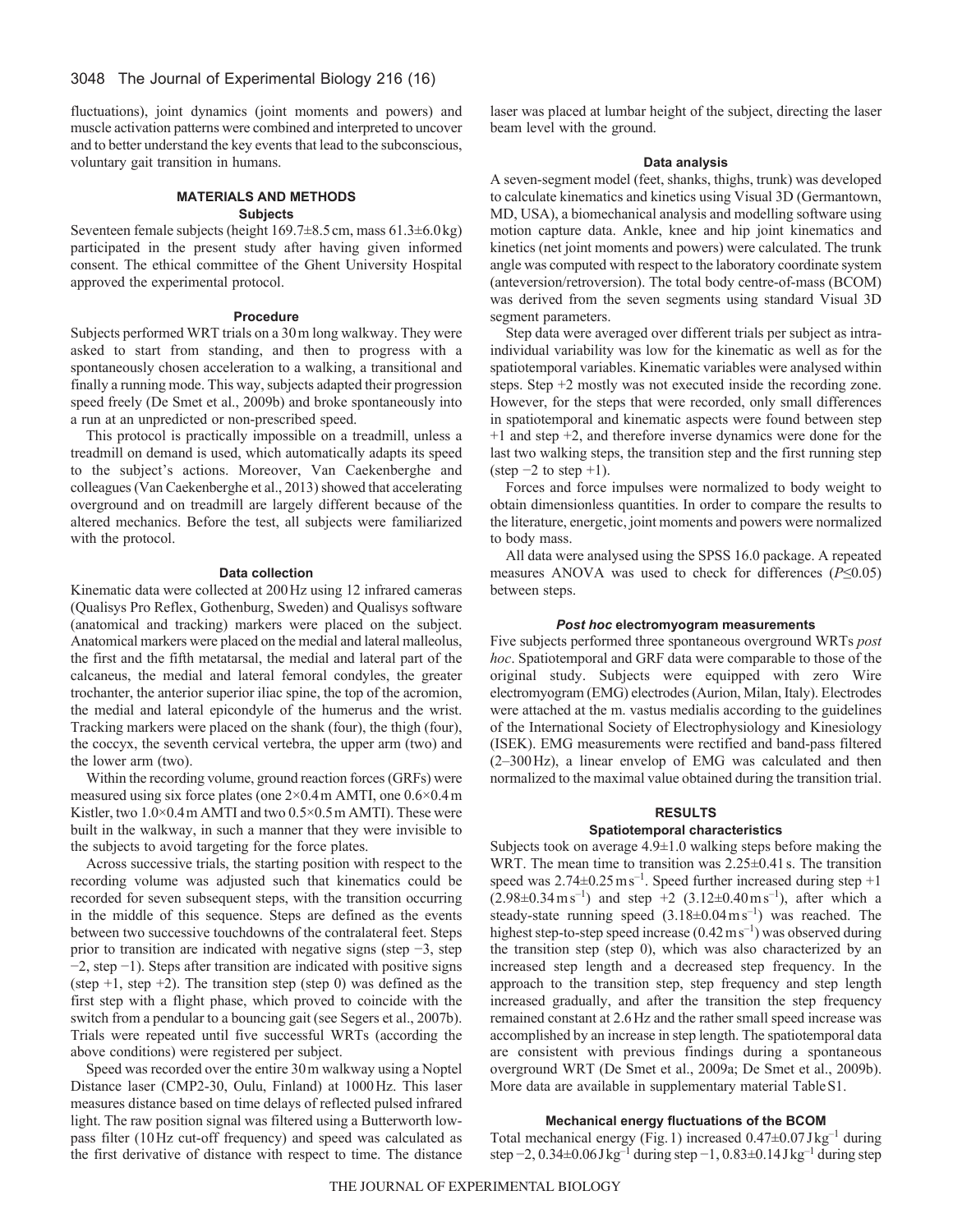## Biomechanics of spontaneous WRT 3049

Fig. 1. Energy fluctuations of the body centre-ofmass (BCOM) during the spontaneous walk-to-run transition (WRT). Solid lines represent the potential



energy ( $E_{pot}$ ), indicating the switch from an inverted pendulum (step −2 and step −1) to a spring-mass (step 0, step +1). Upper dotted lines represent the horizontal kinetic energy ( $E_{kin,h}$ ); lower dotted lines represent the vertical kinetic energy ( $E_{kin,v}$ , maximum  $0.33$  J kg<sup>-1</sup>). The arrows indicate the out-of-phase energy fluctuations of BCOM for step −2 and step −1 (green) and the in-phase energy organization of gravitational *E*pot and *E*kin for step 0 and step +1 (red and blue). Time 0 is the heel contact transition step.

0 and  $0.59\pm0.12$  J kg<sup>-1</sup> during step +1. Most of this total energy was invested in the increase in horizontal kinetic energy: 86.16% in step −2, 108.35% in step −1 (>100%, because the increase in horizontal kinetic energy even exceeds the total energy increase because of a decrease in gravitational potential energy), 83.74% for step 0 and 86.00% for step +1.

#### **GRFs**

The time series of both the horizontal and the vertical GRF of the transition step have more in common with the GRF for running than for walking (Fig.2; a time-normalized version of this figure is presented in supplementary material Fig.S1).

The absolute value of the braking horizontal force of step 0 was smaller than that in the accelerated walking and running steps. The absolute value of the normalized braking impulse changed little from step −2 to step −1 (0.27±0.04 *versus*  $0.26\pm0.06\,\text{N}\,\text{s}\,\text{kg}^{-1}$ , but decreased significantly for the transition step  $(0.18\pm0.05\,\text{N}\,\text{s}\,\text{kg}^{-1})$ . At step +1, braking impulses (in absolute terms) were significantly higher again  $(0.24 \pm 0.03 \text{ N s kg}^{-1})$ compared with those at the transition step. The impulse of the propulsive force did not differ significantly between steps, resulting in a net forward accelerating impulse of  $0.12\pm0.03$  Ns kg<sup>-1</sup> for step -2,  $0.14\pm0.07$  Ns kg<sup>-1</sup> for step -1,  $0.23 \pm 0.10 \text{ Ns kg}^{-1}$  for step 0 and  $0.18 \pm 0.06 \text{ Ns kg}^{-1}$  for step +1. This implies a significantly higher net propulsive impulse for step 0 compared with all other steps and a significantly higher net propulsive impulse for step +1 compared with the walking steps.

The time integral of the vertical GRF minus body weight, when the vertical GRF exceeds body weight (filled area in Fig.2B), is the summation of two components in walking (double hump), whereas this is only one area in the transition step and the subsequent running step. In order to compare these impulses, the vertical impulse of step 0 and step +1 was divided into a vertical impulse during the braking phase and a vertical impulse during the propulsive phase. The results are shown in Fig.3.

For step −2 this equals 2.16±0.72Nskg–1 (braking phase 1.3Nskg–1 propulsive phase  $0.86Ns kg^{-1}$ ), for step -1 this was  $2.25\pm0.74\,\text{N}\,\text{s}\,\text{kg}^{-1}$   $(1.63 + 0.62\,\text{N}\,\text{s}\,\text{kg}^{-1})$ ,  $3.01\pm0.61\,\text{N}\,\text{s}\,\text{kg}^{-1}$  for step 0 (1.12 + 1.87 $N$ skg<sup>-1</sup>) and 3.54 $\pm$ 0.51 $N$ skg<sup>-1</sup> for step +1 (1.80 +  $1.87N$ skg<sup>-1</sup>).

# **Kinematics**

The stick figures in Fig.4 are based upon the mean kinematics of all test subjects.

The ankle of the stance limb showed larger maximal dorsiflexion velocity followed by a faster plantar flexion after mid-stance (Fig.5A; a time-normalized version of this figure is presented in supplementary material Fig.S2) during step 0 and step +1 compared with step −2 and step −1. For the knee, a larger maximal flexion velocity followed by a high knee extension velocity (Fig.5B) was found during stance of step 0 and step +1, compared with steps  $-2$ and −1. Anteversion of the trunk was larger (±7deg) during step −1 (compared with step −2) and reached its maximum (±20deg) at 50% of the contact phase of step 0.

Kinematic adaptations can be observed during the swing preceding heel strike of the transition step. During the last 40% of swing (the period from toe-off of step −2 towards heel contact of



Fig. 2. Ground reaction forces (GRFs) during the spontaneous WRT. (A) Horizontal (fore–aft) GRFs. (B)Vertical GRFs. The shaded area represents the time integral of the vertical GRF minus body weight (BW), when the vertical GRF exceeds body weight.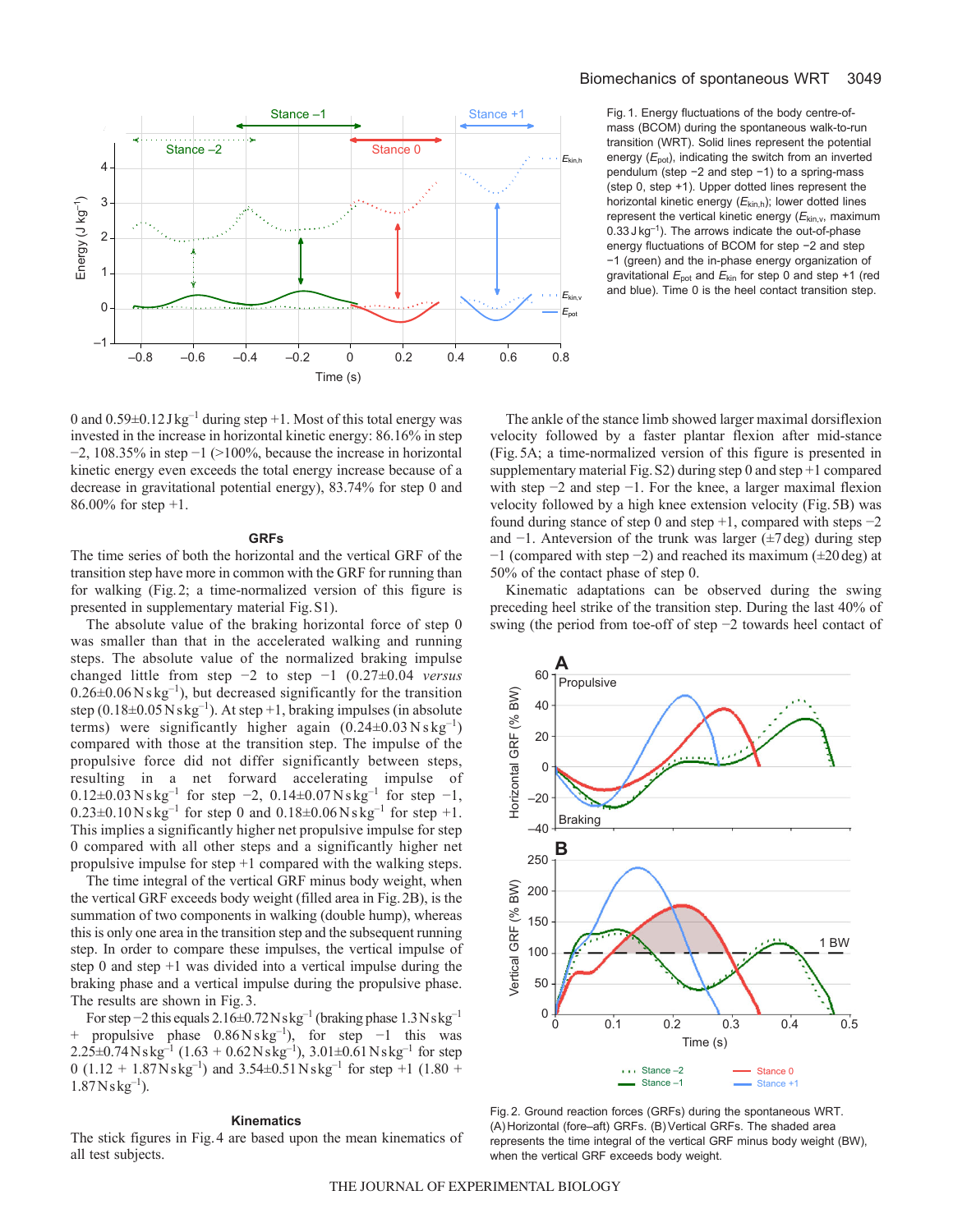

Fig. 3. Vertical impulses during the spontaneous WRT. Bars indicate the mean (+1 s.d.) vertical impulse during the entire step (total), and during the braking phase and propulsive phase.

step 0) there was an increase in flexion of the knee and hip of the swinging limb, leading to an altered landing configuration at heel contact of step 0: the stance limb knee and hip were more flexed and the trunk leant further forward compared with that during heel contact of step  $-1$  (Fig. 4B).

#### **Joint kinetics**

The time series of joint moment (Fig.6) and power profiles (Fig.7) during the stance phases of the walking (step −2 and −1) and running steps (step +1) were compared with data from the literature and largely resemble the known profiles for these gaits (e.g. Winter, 1983; Winter, 1991; Farley and Ferris, 1998; Lee and Hidler, 2008). Time-normalized versions of these figures are presented in supplementary material FigsS3 and S4, respectively. We further focus on the transition step below.

In general, the evolution of joint moments (Fig.6) during stance phase of the transition step shows time profiles (red curves) that differ from those of walking but strongly resemble those of running (blue curve), especially when the effect of the 0.08s longer stance duration in step 0 is taken into account (i.e. time-normalized profile differences are even smaller). Comparing the transition step and the subsequent running step, the peak value of the knee extension joint moment does not differ, whereas a smaller peak extension moment in the ankle and a smaller peak hip flexion moment are found.

Looking at the joint power curves (Fig.7), step 0 again differs from the preceding walking steps and resembles running step  $+1$ : after a distinct negative power peak, positive extension power is generated in the ankle and the knee during push off occurring in the second half of the transition step. Although the ankle and knee peak extension power appear to be higher in step 0, the positive work delivered during steps 0 and +1 (time integrals of A1 and K3 phases, Table1) in the ankle and the knee is comparable. For the hip, smaller joint power amplitudes are found but the overall shape of the time series is comparable. For the ankle, after the small initial plantar flexion velocity at heel contact and a distinct dorsiflexion velocity (Fig.5C), a positive plantarflexion velocity in combination with a dominant extension moment during push-off results in power generation during the second half of stance (Fig.7C, A1 phase). The work delivered during A1 is significantly larger for step 0 and step +1 compared with the previous walking steps (see Table1). The flexion–extension movement of the knee is accompanied by an extension moment, giving rise to power absorption (Fig.7B, K2 phase) before mid-stance and power generation afterwards (Fig.7B, K3 phase). The power absorption and the positive work in the knee during push-off are significantly larger for step 0 and step  $+1$ compared with the walking steps (see Table1). The hip starts from a flexed position and then extends throughout stance, which, in combination with the extension–flexion moment around the hip (Fig.6), results in the support leg in power generation followed by absorption.

# **DISCUSSION Mechanics at the whole-body level: BCOM and GRFs**

Spontaneous overground WRT was characterized by a sudden increase in forward speed during the transition step, the so-called speed jump. The approach towards spontaneous gait transition was characterized by an acceleration of  $0.5 \text{ m s}^{-2}$ , but during the transition step (0.49 s; see supplementary material TableS1) there was a sudden increase in speed of  $0.42 \text{ m s}^{-2}$ , implying an instantaneous acceleration of  $0.85 \text{ m s}^{-2}$ , almost doubling the acceleration of the previous walking steps. This is in agreement with the larger net propulsive force impulse during step 0, due to a smaller braking impulse during the first part of stance in step 0. The initial contact phase in walking and running [even in accelerated walking (Orendurff et al., 2008) and running (Van Caekenberghe et al., 2013)] is indeed characterized by a decrease in the forward velocity of the BCOM because the BCOM is

Table1. Statistical comparison of work delivered during identified power phases in stance

|       |                | ANOVA step | $Step -2$                               | $Step -1$                                | Step 0                                | $Step +1$                                |
|-------|----------------|------------|-----------------------------------------|------------------------------------------|---------------------------------------|------------------------------------------|
| Ankle | A <sub>1</sub> | 0.000      | $0.203 + 0.067$ <sup>*,§</sup>          | $0.305 + 0.126$ * $\frac{5}{2}$          | $0.530 + 0.086$ <sup>‡,†</sup>        | $0.670{\pm}0.158^{\ddagger, \dagger}$    |
| Knee  | K <sub>1</sub> | 0.004      | $0.047 \pm 0.026$ * $\frac{5}{2}$       | $0.044 \pm 0.029$ <sup>*,§</sup>         | $0.014 \pm 0.006^{\text{+}1.5}$       | $0.113 \pm 0.064^{\ddagger, \dagger, *}$ |
|       | K <sub>2</sub> | 0.001      | $-0.021 \pm 0.021 \times$ <sup>\$</sup> | $-0.038\pm0.028$ * $\frac{5}{8}$         | $-0.288 \pm 0.076^{\ddagger,+}$       | $-0.205 \pm 0.146^{\ddagger,+}$          |
|       | K <sub>3</sub> | 0.001      | $0.124 \pm 0.069^{\dagger,*,\$}$        | $0.187 \pm 0.064^{\text{\text{+}},*,\$}$ | $0.606 \pm 0.226^{\ddagger, \dagger}$ | $0.687 \pm 0.239^{\ddagger, \dagger}$    |
| Hip   | H1             | 0.011      | $0.359 \pm 0.235$ *                     | $0.233 \pm 0.146$ <sup>§</sup>           | $0.150 \pm 0.113 \pm 8$               | $0.370\pm0.149^{\dagger,*}$              |
|       | H <sub>2</sub> | 0.238      | $-0.432+0.221$                          | $-0.467+0.160$                           | $-0.350+0.272$                        | $-0.553\pm0.195$                         |

Work data  $(J \text{ kg}^{-1})$  are means  $\pm$  s.d.

A1, positive work by the ankle extensors during push-off; K1, positive work by the knee flexors at initial contact; K2, negative work by the knee extensors; K3, positive work by the knee extensors; H1, positive work by the hip extensors; H2, power absorption by the hip flexors.

‡Significant difference from step –2; †significant difference from step –1; \*significant difference from step 0; §significant difference from step +1.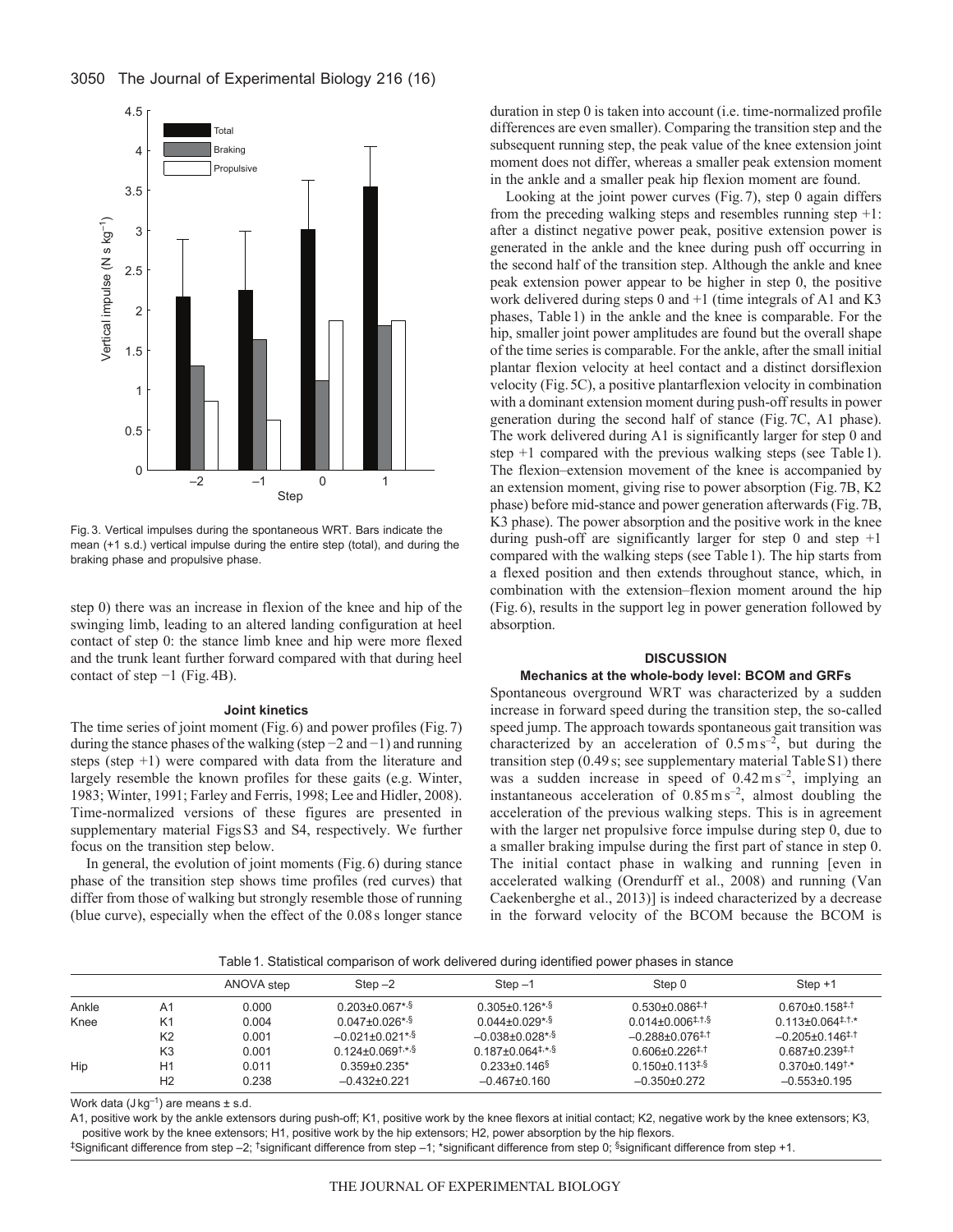# Biomechanics of spontaneous WRT 3051



Fig. 4. Kinematics of the spontaneous overground WRT (based upon the mean kinematics, *N*=17). (A) Dashed/solid lines indicate the stance limb, dotted lines the swinging leg. (B)A comparison of the configuration at heel contact of step −1 (HC −1) and step 0 (HC 0).  $α$  indicates the forward thigh rotation in the sagittal plane.

positioned behind the centre of pressure. The smaller braking impulse, followed by an equal propulsive impulse in the transition step (compared with the previous walking steps), resulted in a net horizontal speed increase accounting for 83% of the gain in energy at the BCOM level (the so-called energy jump of  $0.83$  J kg<sup>-1</sup> during the entire step 0). During the transition step there was an increase not only in horizontal speed but also in BCOM vertical energy (vertical position and speed of BCOM) from touchdown to take off. This is the net effect of a decrease in potential and vertical kinetic energy during the first phase of stance in step 0, followed by an increase in vertical height of the BCOM and an increase in vertical kinetic energy at toe-off that is necessary to generate the first flight phase of running. Concurrently, the vertical GRF pattern during stance changed from a double hump pattern in the walking steps before step 0 towards a running-like single hump pattern in step 0. As such, both the in-phase BCOM energy fluctuations and

α

 $\bf{B}$  HC –1<sub>//HC 0</sub>



Fig. 5. Joint velocity during stance. (A) Hip, (B) knee and (C) ankle. Fig. 6. Joint moment during stance. (A) Hip, (B) knee and (C) ankle.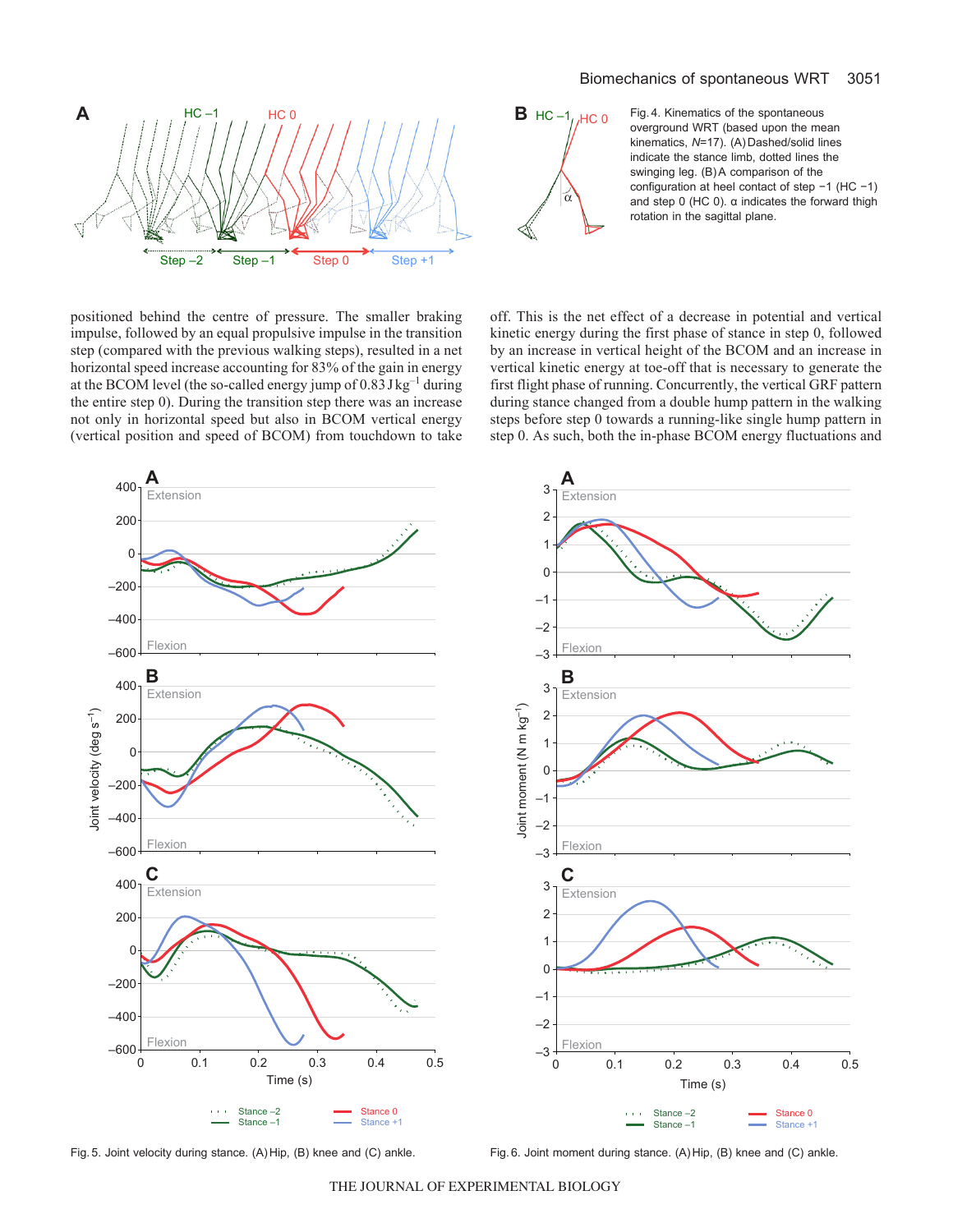

Fig. 7. Joint power during stance. (A) Hip, (B) knee and (C) ankle. Joint power profiles during stance were divided into phases following Winter (Winter, 1983; Winter, 1987). Only power phases that were present in both walking and running were taken into account (see Fig. 6). These accord with joint activation as follows: A1, concentric propulsive plantar flexion of the ankle at the end of stance; K1, eccentric knee extensor activity early in stance (loading response); K2, concentric knee extensor activity during mid-stance; K3, eccentric activity in the rectus femoris at the end of stance; K4, a region of negative power, corresponding to eccentric activity in the hamstrings during terminal swing; H1, concentric hip extensor activity early in stance (loading response, sometimes absent); H2, eccentric hip flexor activity during mid-stance; H3, a region of positive power, corresponding to concentric activity in the hip flexors during preswing and initial swing.

the vertical GRF pattern already feature a 'bouncing' running-like stance phase of step 0.

Nevertheless, focusing on the 'propulsion' phase of step 0 (defined as 'after zero crossing of the horizontal GRF'), the increase of  $1.22 \text{ Jkg}^{-1}$  of all three BCOM energy components is larger than the  $0.83$  J kg<sup>-1</sup> net energy increase during entire stance. This suggests a motor reorganization, which combines reduced braking followed by a more 'energetic' take off.



Fig. 8. Knee moment during swing.

## **How do we realize this net speed–energy jump?** The decrease in braking impulse

As shown in Fig.2 and by the statistics presented in the Results, the speed jump during the transition step was caused by a significant decrease in the braking impulse and not by an increase in the propulsive impulse. A prerequisite for a smaller braking impulse is that the body is positioned in an optimal kinematic configuration to avoid braking forces. Indeed, the landing configuration at heel contact of step 0 (Fig.4B) was characterized by an increased flexion of the knee and hip joints of the transition step stance leg compared with the preceding walking steps stance leg. These altered landing conditions were prepared by kinematic adaptations during the last 40% of swing prior to the transition step (supplementary material Fig.S5). Because of these changes, the BCOM is still situated behind the centre of pressure, but is already 4cm closer to it at heel contact in comparison to step −1, hence probably explaining the smaller braking forces.

Additionally, there is still a small double support phase at the start of step 0 meaning that the ankle push off at the contralateral foot (the trailing foot, at the end of the stance phase of step  $-1$ ) helps to attenuate the braking at the initial contact of step 0 (Kuo, 2007). In this context, the somewhat larger (trend to significance, *P*=0.078) concentric ankle work (Fig. 7C, A1 phase; Table 1) in step −1 compared with step −2 also contributes to less braking upon touchdown of step 0.

### Altered landing configuration

How does the 'more flexed' configuration of the hip and knee compare with the landing configuration of the previous step? The increased hip flexion was due to a more forward rotation of the trunk and thigh (Fig.4B). The more forward inclined trunk was associated with the increased hip flexion moment during the second phase of stance of the previous walking step (i.e. the contralateral legs' side in step −1, Fig.6A). As the hip flexion moment at the swing leg side was equal to that during the previous walking step, the more pronounced forward thigh rotation was not due to a larger hip flexion moment but was caused by the larger knee flexion. Indeed, the latter produced a smaller overall inertia of the swing leg during the last 40% of swing. This was caused by a larger knee flexion moment (Fig.8), which decelerated the extension movement

# 3052 The Journal of Experimental Biology 216 (16)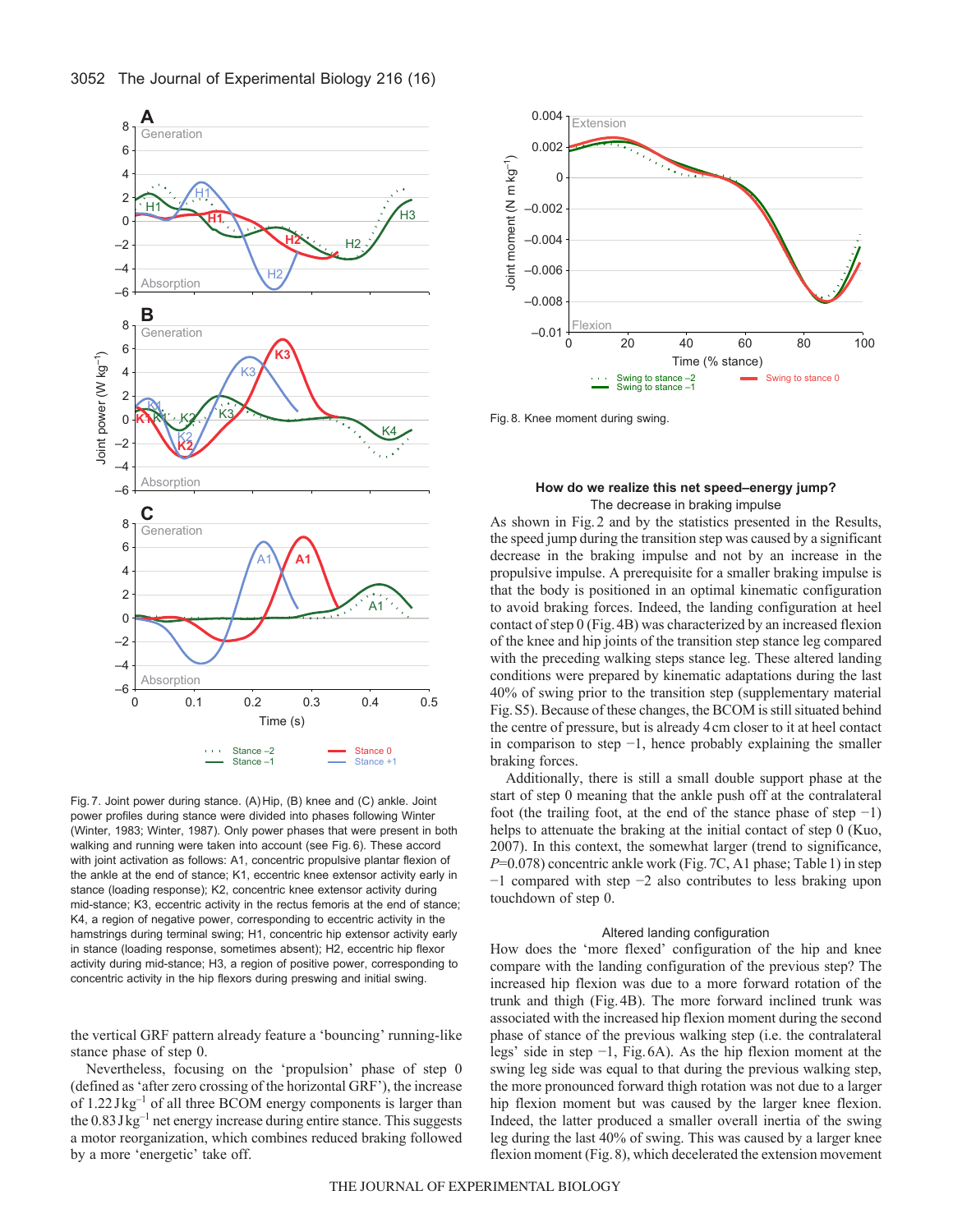

the stance limb (dashed and full line) and swing limb (dotted line). Time 0 is the heel contact (HC) transition step.

of the knee during final swing to a larger extent, and thus led to reduced knee extension (i.e. larger flexion). This decelerated extension of the swing leg is probably realized by eccentric work of the hamstring muscles, and might assist in obtaining a smaller braking impulse. The same mechanism can also be observed in the clawing touchdown during sprinting (Hunter et al., 2005), which assists in minimizing the braking impulse required to accelerate.

#### Propulsion

After zero crossing of the horizontal GRF, an energy jump of  $1.2$  J kg<sup>-1</sup> was observed. During the propulsive phase of the transition step, this work has to be delivered to generate the vertical and horizontal impulse needed for the transition (Fig.2).

The push-off of the transition step is related to a powerful ankle and knee extension, power absorption at the hip and power generation by the contralateral swing leg. The work related to the ankle extension contributes as much as the work related to the knee extension (see Table1, A1 and K3). However, compared with the preceding accelerating walking steps, a more drastic increase in work is observed in the knee compared to the ankle. Ankle plantar flexion work increases with a factor of 1.65; knee extension rises with a factor of 3 during the transition step.

The tripling of the power generated by the knee is not a coincidental finding. We hypothesize that this is a consequence of the altered landing configuration of the knee. As a result of flexion of the knee, the GRF moment arm around the knee becomes larger at initial contact of the transition step, compared with heel strikes of the preceding walking steps. Assuming that the swinging limb is still naive (i.e. in 'walking mode'), the decreased knee stiffness associated with this larger knee flexion at heel contact (Farley et al., 1998; Lafortune et al., 1996) in combination with the larger moment arm can cause further flexion of the knee during stance. *Post hoc* tests with five subjects, measuring EMG during spontaneous WRT, indeed showed that knee extensors are naive to the altered landing condition (preactivation identical to preceding walking steps; see red ellipses in Fig.9). This is also reflected in the identical joint moments (pointing towards a similar input from the higher control level towards the muscle). As a consequence, the largely identical initial loading of the limb (see loading rates immediately after heel strike in Fig. 2) must result in a sudden deeper knee flexion, rapidly stretching the mono-articular knee extensors. We hypothesize that this evokes the typical stretch reflex, which increases motor activation of the knee extensors. As a result, (1) knee flexion will

first be slowed down and (2) a more powerful extension during the second half of stance will occur so that the body is launched in the first flight phase of the running gait. Upon landing, the body proceeds in its bouncing gait.

Indirect evidence in support of this hypothesis is provided in two ways: Fig.9 shows that m. vastus activation levels, while initially not different from the preceding walking steps, increased rapidly beyond walking level (Fig.9, blue ellipsis), and vertical GRFs show a small plateau coinciding with the peak in knee flexion velocity (compare Fig.2B with Fig.5B) suggesting a temporarily reduced resistance to gravity (i.e. the resilient limb) followed, however, by a force increase when the limbs stiffens as a result of the increased extensor activity.

If correct, this causal chain may also explain the abrupt switch from the inverted pendular to the spring-mass energy exchange mechanism (see also Segers et al., 2007b): increased extensor activity during knee flexion may be indicative of elastic loading of the spring elements of the muscle–tendon system. Recoil during the second part of stance (when GRFs decrease again) can thus assist in powering of the first flight phase.

## **Finalization of the WRT**

In order to evoke a spontaneous WRT transition, the current study adopted the same protocol as used previously (De Smet et al., 2009b). The transition speed of  $2.73 \text{ m s}^{-1}$  and comparable spatiotemporal profile reinforce the findings of previous research and indicate that indeed a repeatable execution of the WRT was studied.

The question remains of whether the reorganization of the locomotor system is completed after the transition step. Although we did not compare the first and second running step after the WRT with a running step during a constant run, we feel we gathered enough indirect evidence to make this assumption. The consistency of the spatiotemporal parameters after transition (constant speed, step length and step frequency) (Segers et al., 2006) in combination with the lack of kinematic differences between step  $+1$  and step  $+2$ indicates a completion of the transition after the transition stride.

# **CONCLUSION**

The mechanical and kinesiological variables, measured continuously during spontaneous WRTs, show a sudden spatio-temporal switch, within one transition step, from walking to running. At total body level, a sudden increase in energy of the BCOM and an abrupt change from an out-of-phase to an in-phase organization of the